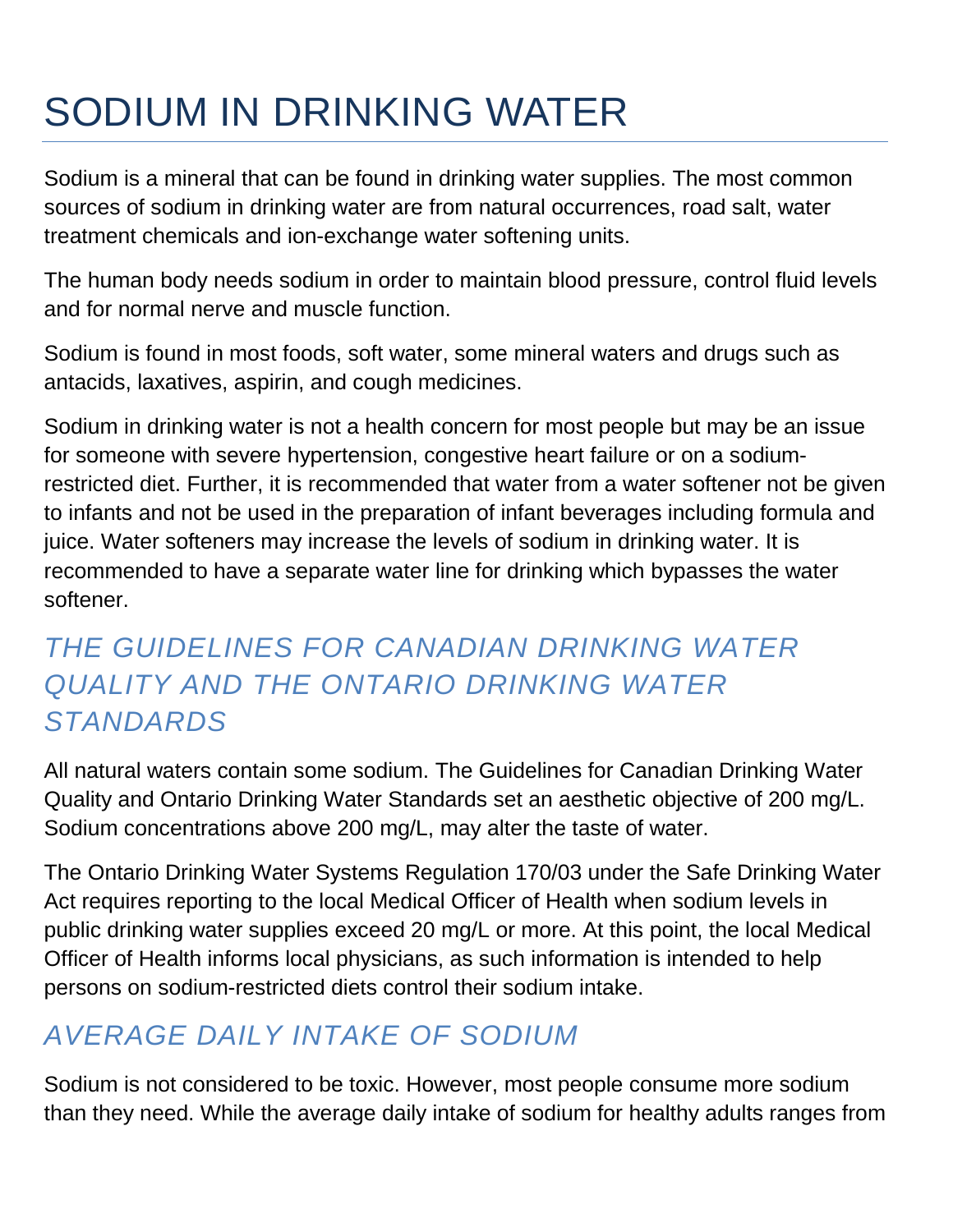2000 to 5000 mg, the daily amount of sodium needed to meet the needs of most healthy adults is 1500 mg. Adverse health effects would not be expected for healthy adults if their sodium intake is below the upper tolerable intake level of 2300 mg per day.

Although less than 5-10% of the daily intake of sodium comes from water, the intake from this source could be significant for persons suffering from severe hypertension or congestive heart failure who may require a sodium-restricted diet. People with these conditions should consult their physicians if the sodium level in their drinking water exceeds 20 mg/L.

Sodium occurs naturally in all foods. Natural levels vary considerably for different types of food, and food processing can have a marked effect on these levels. The main source of sodium in the diet comes from processed foods such as snack foods, fast foods, processed meats, soups, crackers, and condiments. For example, a homemade lean hamburger patty has approximately 74 mg of sodium while one cup of processed tomato juice can contain 691 mg of sodium.

More examples of sodium levels in food and beverages:

| Apple juice $(1 cup) = 18 mg$  | Chicken noodle soup $(1 \text{ cup}) = 1169 \text{ mg}$    |
|--------------------------------|------------------------------------------------------------|
| Tomato juice $(1cup) = 691$ mg | 1 banana (medium) = 1 mg                                   |
| Cola beverage $(1cup) = 10$ mg | Bottled water = $36 \text{ mg/L}$ (varies, check<br>label) |

(Reference: Canadian Nutrient File 2005)

#### *SODIUM-RESTRICTED DIETS*

If the sodium concentration in your drinking water is 20 mg/L then drinking up to two litres of water per day would contribute only 40 mg of sodium to your diet. This is about 2% of a teaspoon of salt. For healthy adults, this sodium level in drinking water does not pose a risk. Even for individuals on very strict sodium-restricted diets of 500 mg of sodium per day, two litres of water would only account for 8% of their daily allotment of sodium.